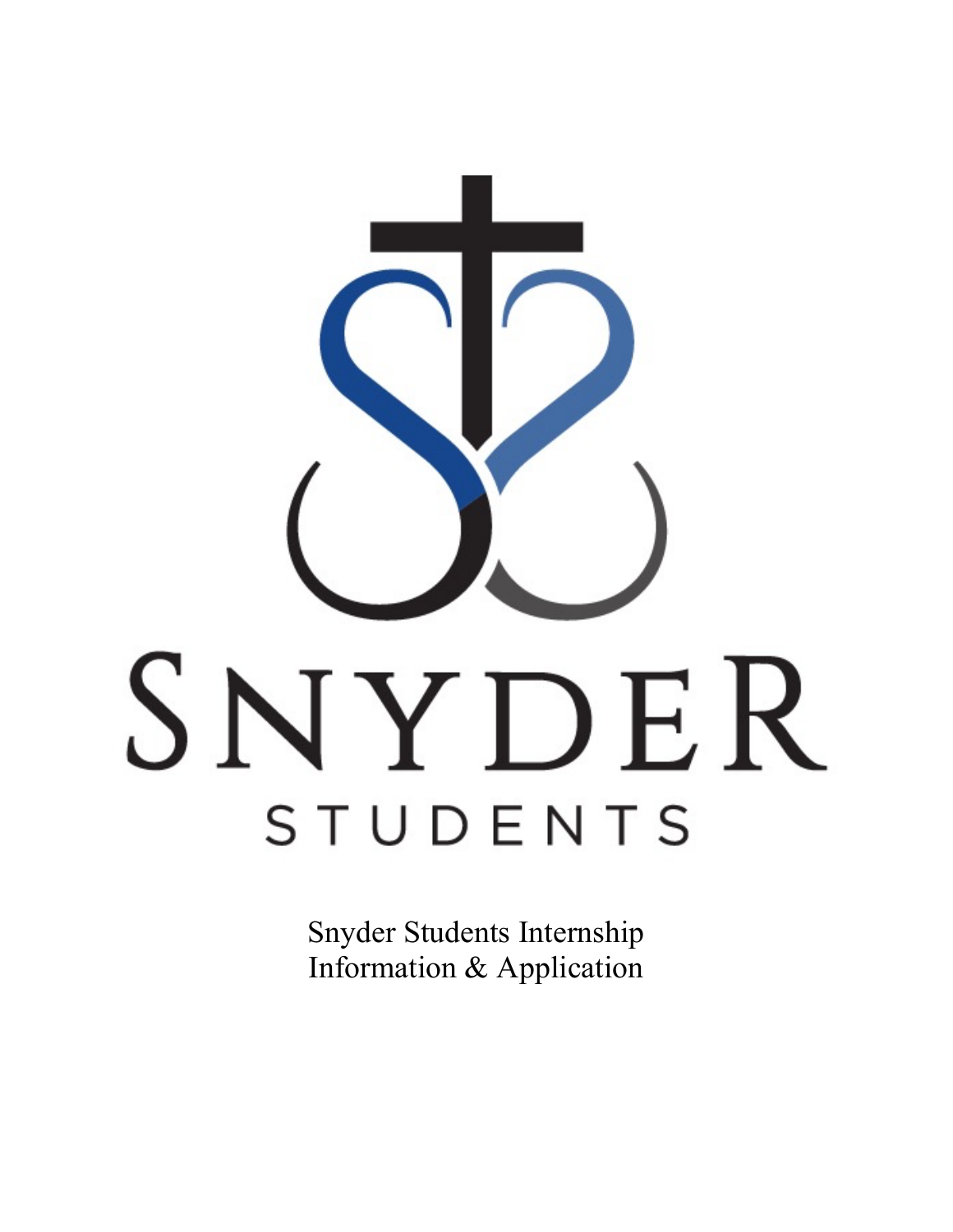## Snyder Students Internship

## **Purpose:**

To help raise and influence the next generation of ministry leaders and allow them to serve in ministry and learn from fellow pastors. 2 Timothy 2:2

## **Overview:**

Snyder Memorial Baptist Church in Fayetteville, NC, is offering an internship within our student ministry. This internship is available for college students who can demonstrate a call to ministry. Interns will have the opportunity to learn from different pastors, grow in their ministry knowledge, and enjoy an incredible opportunity to work with a local church. If you have questions, email Jon Nahlen at  $\overline{\text{ionn}(a)}$  snydermbc.com and go to snyderstudents.com and click on 'college intern.' (snyderstudents.com/college-intern)

## **Oualifications:**

- 1. A Christian with a clear testimony
- 2. Demonstrate call to ministry (preferably student ministry)
- 3. Commitment to future local church ministry
- 4. Currently pursuing an undergraduate degree or higher

## Dates:

Applications may be submitted at any time.

#### Days:

Intern's availability will determine the work schedule.

Snyder student ministry meets Sunday morning, Sunday evenings, and Thursday evenings (periodically), with monthly events.

## **Compensation:**

Students may be compensated in school scholarships, paycheck, or both. Total compensation will be determined by hours worked.

Miles for student ministry tasks will be reimbursed.

## **Responsibilities:**

- 1. Attend Snyder Students meetings.
- 2. Help plan and execute student ministry events.
- 3. Teach and lead on occasion.
- 4. Attend different staff meetings.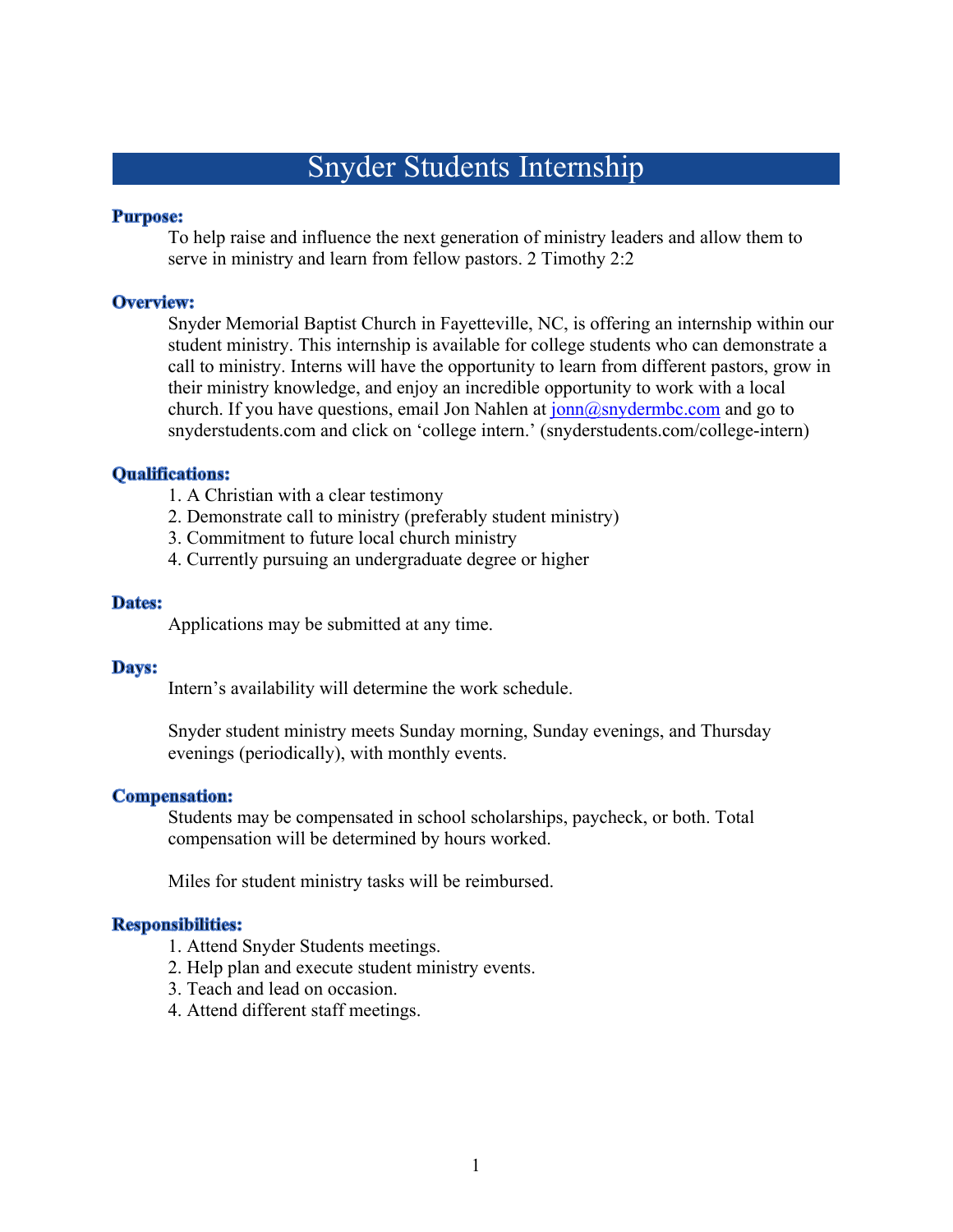## **Training:**

## **1. Book Reading:**

*Thriving Youth Groups* by Jeanne Mayo *Within Reach* by Ben Trueblood

## **2. Mentoring:**

Meetings with different pastors to discuss ministry Continued Conversations with Student Pastor and Staff

## **3. Experience:**

Planning and running events/evenings Planning and teaching as available Working alongside Student Pastor and Team

## **Application Process**

- **Step 1:** Go to snyderstudents.com and click on the "College Intern" tab. Fill out and apply. You can also email your application to  $\frac{\text{ionn}(a)$ snydermbc.com or drop it off at the office.
- **Step 2:** We will contact you once we have your application.
- **Step 3:** Interns who have moved to the second step in the process will be contacted about a zoom interview, and references will be contacted.
- **Step 4:** A second interview may be needed.
- **Step 5:** Fill out employee paperwork and begin the internship.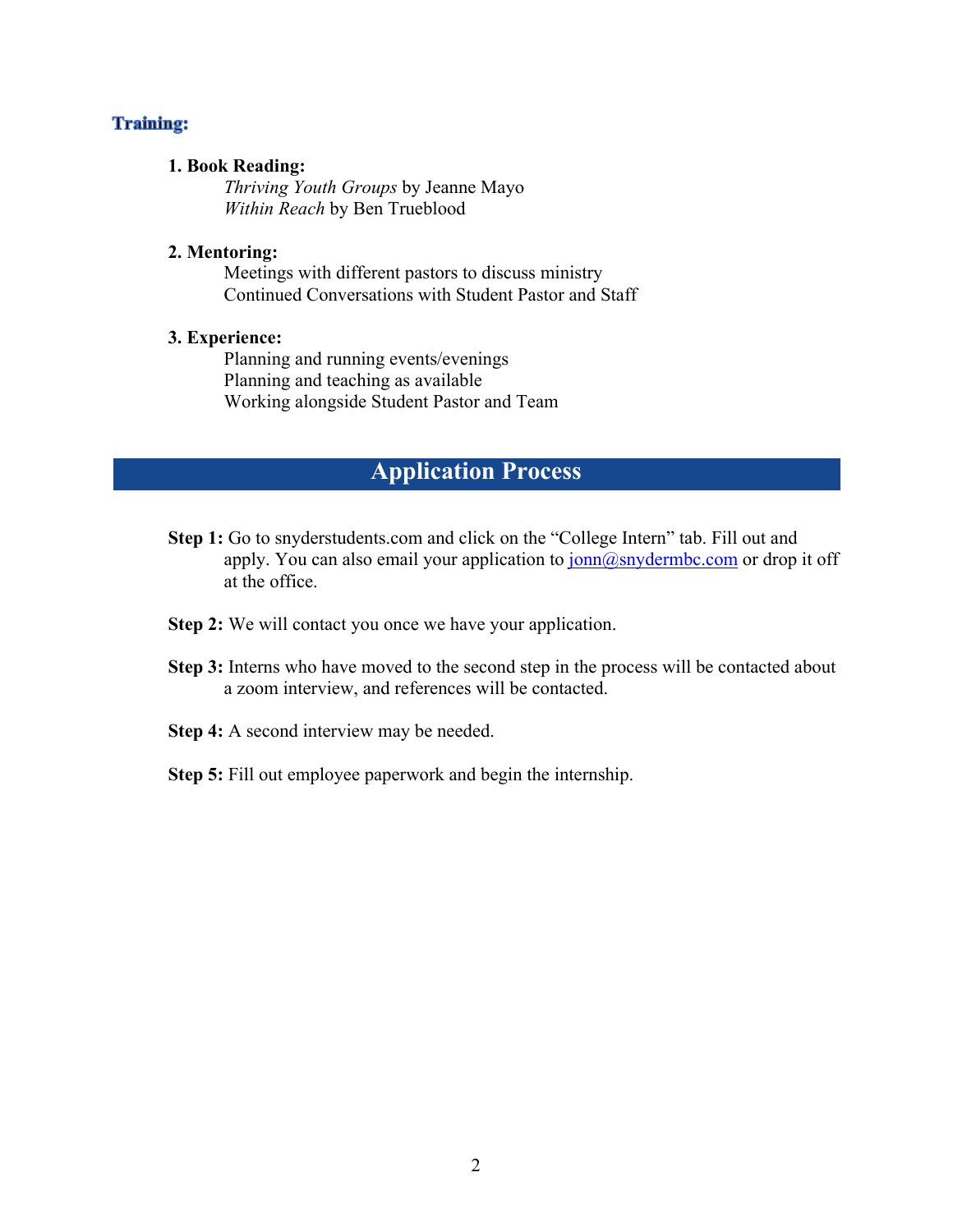

## **About Snyder**

Snyder Memorial Baptist Church is located in Fayetteville, North Carolina, down the road from Fort Bragg. Snyder was started in 1949 as a church plant of Fayetteville First Baptist. Snyder is an exciting church with a rich history and is well-loved within the community. The church averages 800 on a Sunday morning with a membership of 1800. They are heavily invested in their students, missions, music, and Biblical teaching. You can find out more at Snydermbc.com.



## **About Snyder Students**

## **We exist to teach students about God, the Bible and encourage them to live out their faith**.

Snyder Students has 70 students who are involved in the various aspects of the ministry. These students are actively engaged in Bible study, Youth Choir, Steps of Faith (interpretive dance), Youth Praise Band, and missions. Our summers are filled with trips and events. We want our summers to be a time of spiritual growth. We also want our summers to be a time of numerical growth. You can find out more at snyderstudents.com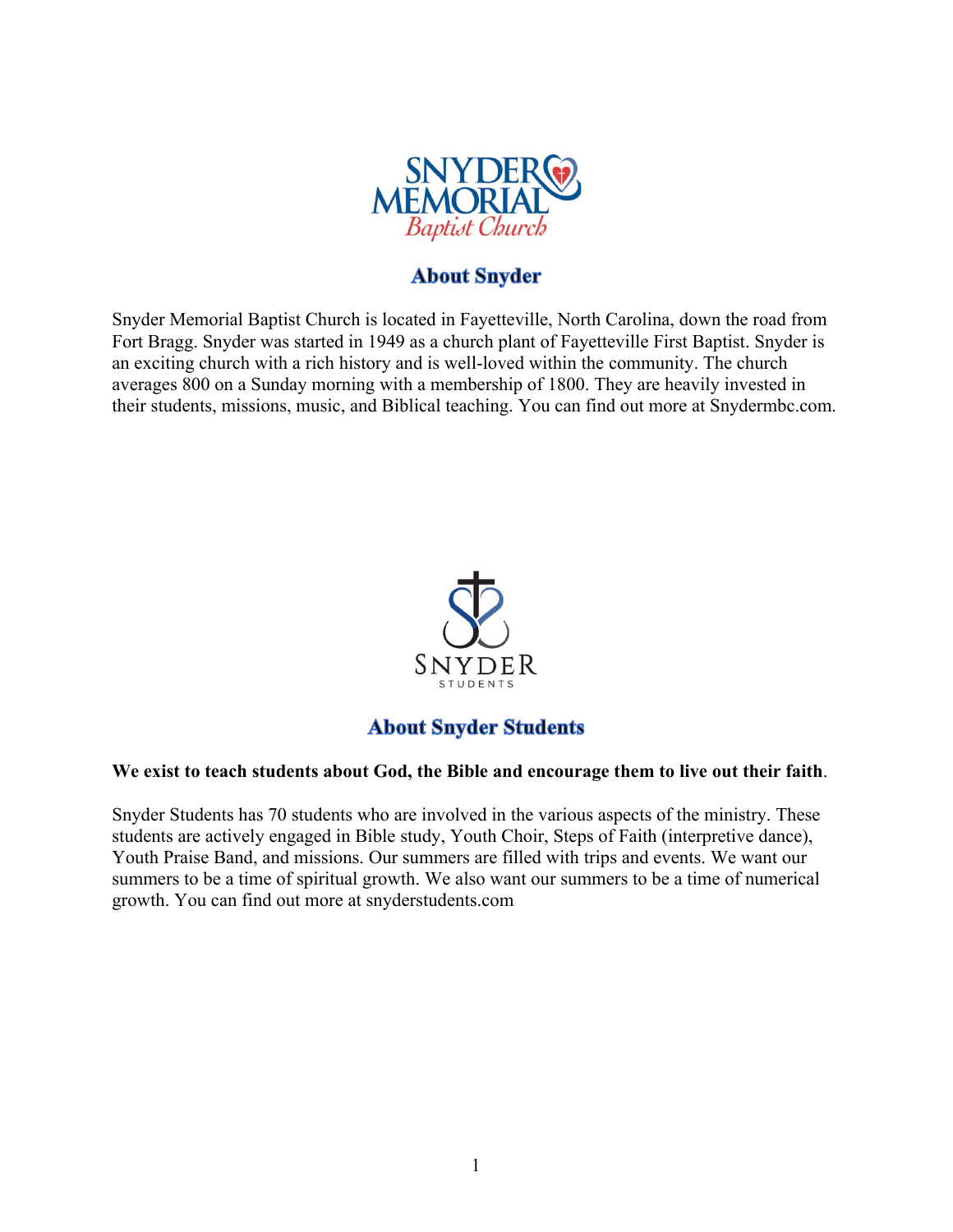# **Application**



Return completed applications to: *Snyder Students 701 Wesstmont Drive Fayetteville, NC 28305*

## **GENERAL INFORMATION**

*Attach Photo Here or Email Photo to Jonn@snydermbc.com*

| Name:                   |          |                              | <b>Current Date:</b>             |  |
|-------------------------|----------|------------------------------|----------------------------------|--|
| Address:                |          |                              | Date of Birth:                   |  |
| City, State Zip:        |          |                              | Home Phone:                      |  |
| Email Address:          |          |                              | Cell Phone:                      |  |
| Marital Status: Married |          | Names and ages of children:  | <b>Requested Vacation Dates:</b> |  |
|                         |          |                              | from:                            |  |
|                         | Single   |                              | to:                              |  |
|                         | Divorced |                              | <b>Vacation Dates Comment:</b>   |  |
|                         | Engaged  | If engaged, date of wedding: |                                  |  |
|                         |          |                              |                                  |  |

## **EDUCATION**

| College attended(ing): |  |
|------------------------|--|
| Years completed:       |  |
| Degree earned:         |  |
| High school attended:  |  |
| Year Graduated:        |  |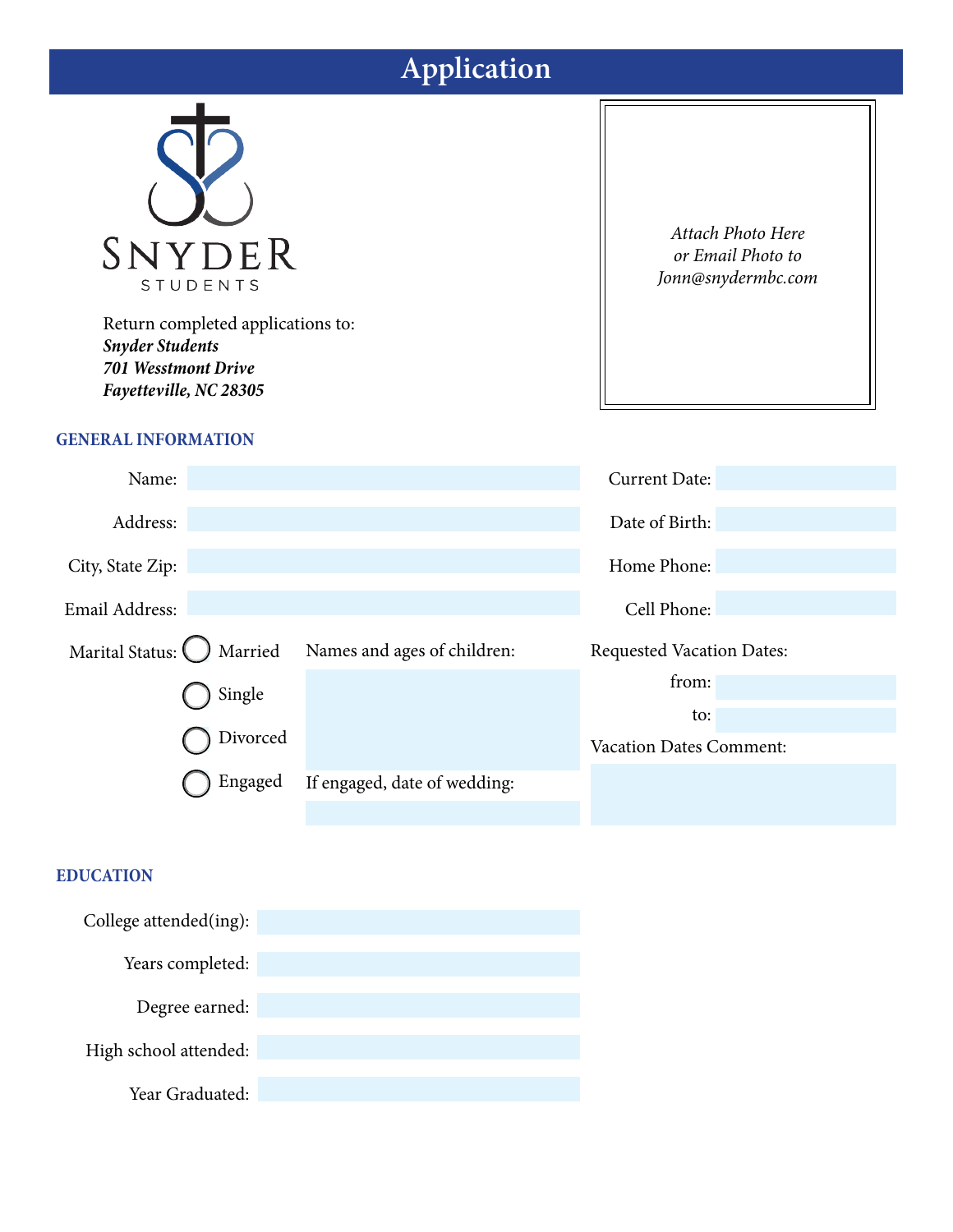## **UNIQUE MAKEUP:**

1. Strengths and Weaknesses: What are your top two strengths and your top two areas for growth?

## **Strengths: Areas for Growth:**

- 2. How do you act when you are in a group of people, none of whom are familiar to you? Describe this type of situation from your past?
- 3. What kind of people irritate you the most? How do you get along with them?
- 4. What kind of people do you enjoy being around the most?

## **MY PERSONAL TESTIMONY:**

Please use the following questions as a guide to share your testimony. You can use the back of the page or attach another paper to this one if you need more space.

## **What my life was like before I received Christ.**

**How I knew that I needed Christ.**

**What took place when I received Christ.**

**How my life has been different since Jesus saved me.**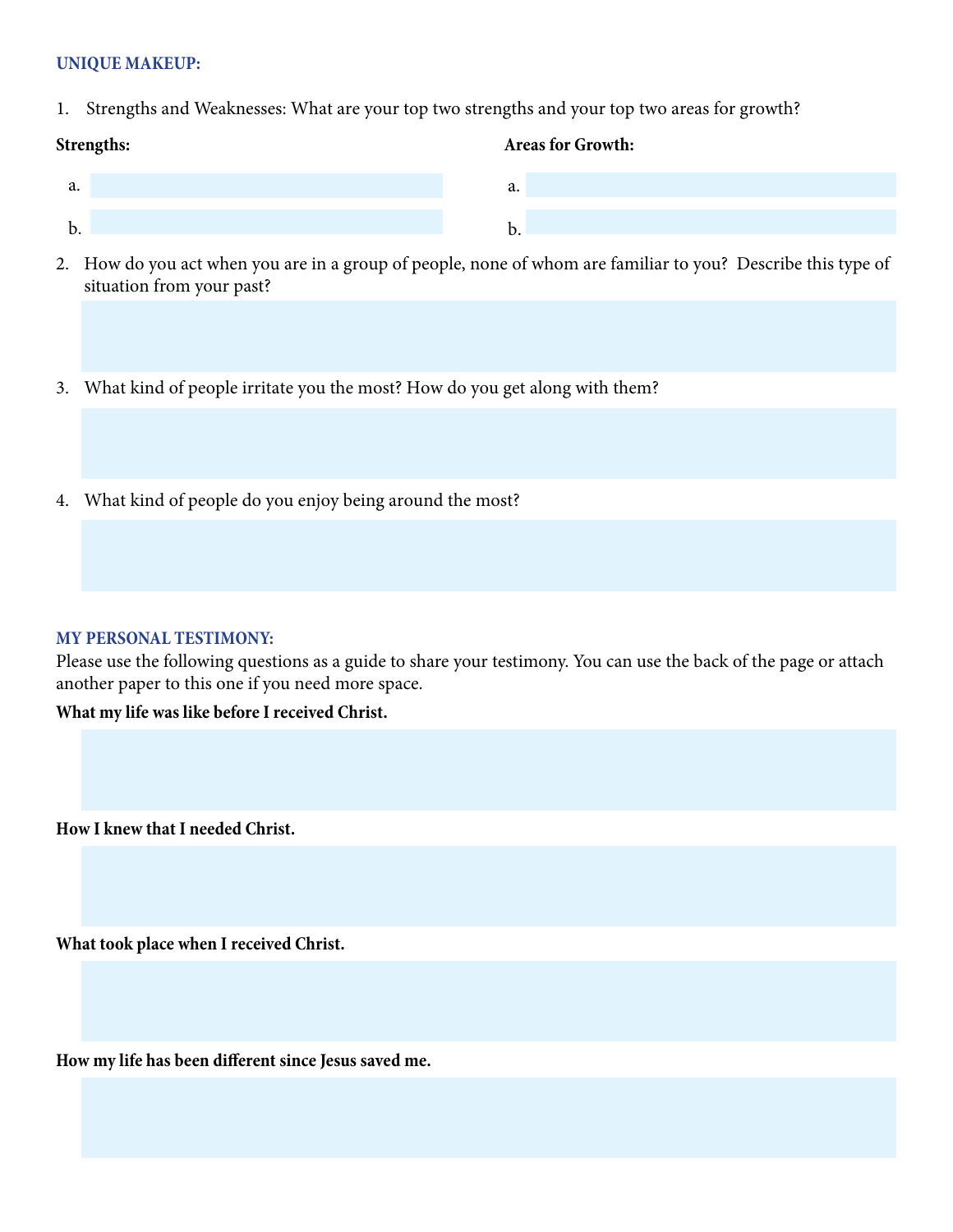| <b>MINISTRY PLANS</b><br>Not Sure<br>I believe the Lord has called me to a life career of vocational ministry.<br>Yes<br>No         |                                                                                                                                               |     |    |  |  |  |  |  |  |
|-------------------------------------------------------------------------------------------------------------------------------------|-----------------------------------------------------------------------------------------------------------------------------------------------|-----|----|--|--|--|--|--|--|
|                                                                                                                                     | Identify and briefly explain your call to ministry.                                                                                           |     |    |  |  |  |  |  |  |
|                                                                                                                                     |                                                                                                                                               |     |    |  |  |  |  |  |  |
| Identify and briefly explain your involvement in ministry positions and activities, especially those related to the<br>local church |                                                                                                                                               |     |    |  |  |  |  |  |  |
|                                                                                                                                     | 1.                                                                                                                                            |     |    |  |  |  |  |  |  |
|                                                                                                                                     | 2.                                                                                                                                            |     |    |  |  |  |  |  |  |
|                                                                                                                                     | 3.                                                                                                                                            |     |    |  |  |  |  |  |  |
| What kind of position would you like to hold in five years? In ten years?                                                           |                                                                                                                                               |     |    |  |  |  |  |  |  |
|                                                                                                                                     |                                                                                                                                               |     |    |  |  |  |  |  |  |
|                                                                                                                                     | Passion: What aspects of ministry do you get excited about?                                                                                   |     |    |  |  |  |  |  |  |
|                                                                                                                                     |                                                                                                                                               |     |    |  |  |  |  |  |  |
|                                                                                                                                     |                                                                                                                                               |     |    |  |  |  |  |  |  |
|                                                                                                                                     | In your opinion, what is the role of a pastor?                                                                                                |     |    |  |  |  |  |  |  |
|                                                                                                                                     |                                                                                                                                               |     |    |  |  |  |  |  |  |
|                                                                                                                                     |                                                                                                                                               |     |    |  |  |  |  |  |  |
|                                                                                                                                     | <b>LEGAL QUESTIONS</b>                                                                                                                        |     |    |  |  |  |  |  |  |
|                                                                                                                                     | 1. Have you ever been a party to a civil lawsuit?<br>If yes, please describe the situation:                                                   | Yes | No |  |  |  |  |  |  |
|                                                                                                                                     |                                                                                                                                               |     |    |  |  |  |  |  |  |
|                                                                                                                                     |                                                                                                                                               |     |    |  |  |  |  |  |  |
| 2.                                                                                                                                  | Have you ever been arrested?<br>If yes, please describe the situation:                                                                        | Yes | No |  |  |  |  |  |  |
|                                                                                                                                     |                                                                                                                                               |     |    |  |  |  |  |  |  |
|                                                                                                                                     | 3. Please describe your alcohol and tobacco use:                                                                                              |     |    |  |  |  |  |  |  |
|                                                                                                                                     |                                                                                                                                               |     |    |  |  |  |  |  |  |
|                                                                                                                                     |                                                                                                                                               |     |    |  |  |  |  |  |  |
|                                                                                                                                     | 4. A background check is required; is there anything that will be a red flag in a background check?<br>If yes, please describe the situation: | Yes | No |  |  |  |  |  |  |
|                                                                                                                                     |                                                                                                                                               |     |    |  |  |  |  |  |  |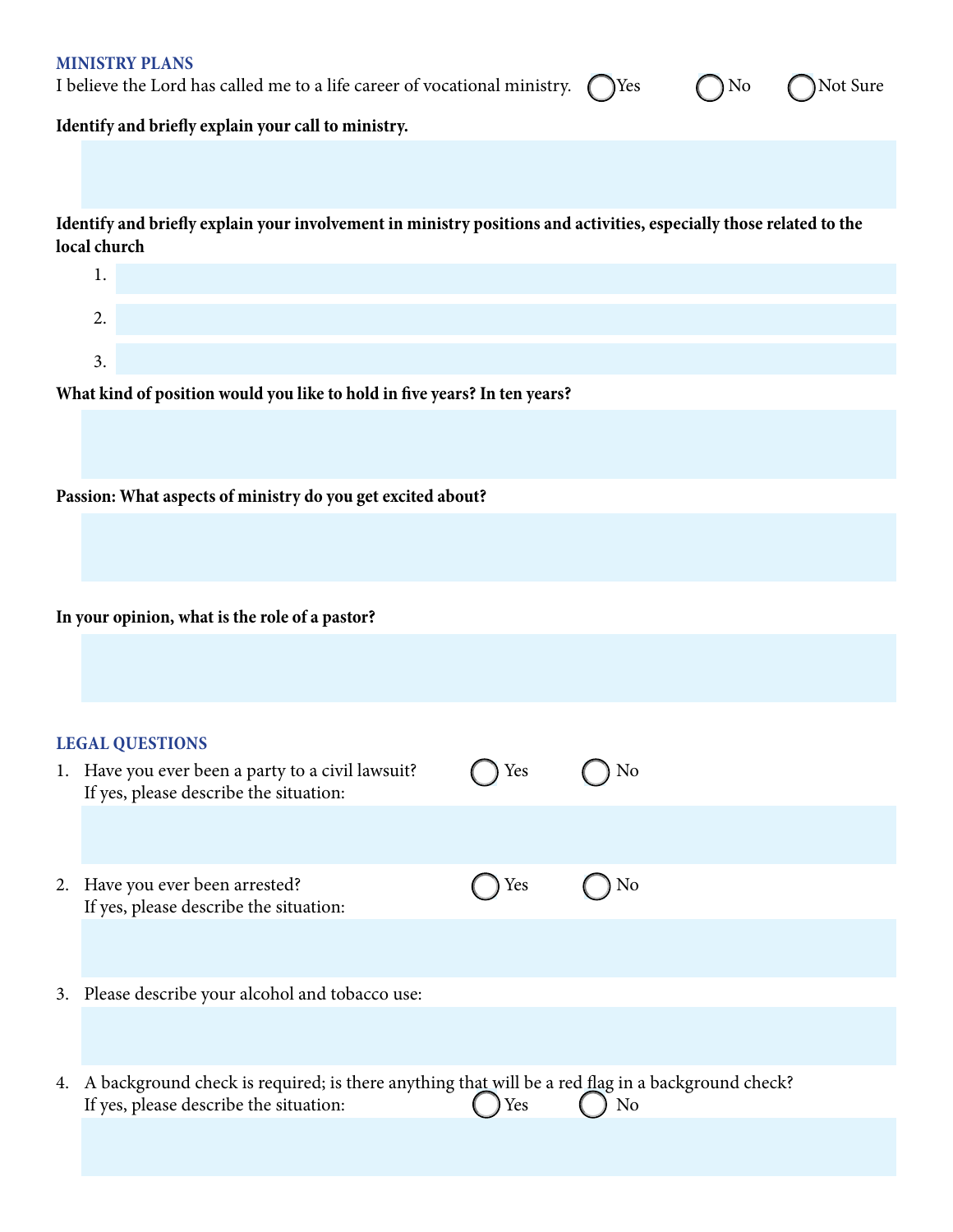## **AGREEMENT**

The undersigned applicant hereby certifies that the information contained on this Internship application is true and correct. I have not omitted any information which I reasonably believe would reflect unfavorably on the church's decision regarding my admittance into the Internship Program.

I hereby authorize Snyder Memorial Baptist Church to contact any person or institution I have listed on this application unless indicated otherwise, to independently verify the correctness of the information I have provided and receive any other information relevant to my application.

I understand that my application process will not be complete until Snyder Memorial Baptist Church has received this completed application, a background check, and two references.

Signature: Executive Signature: Executive Signature: Executive Signature: Executive Signature: Executive Signature: Executive Signature: Executive Signature: Executive Signature: Executive Signature: Executive Signature: E